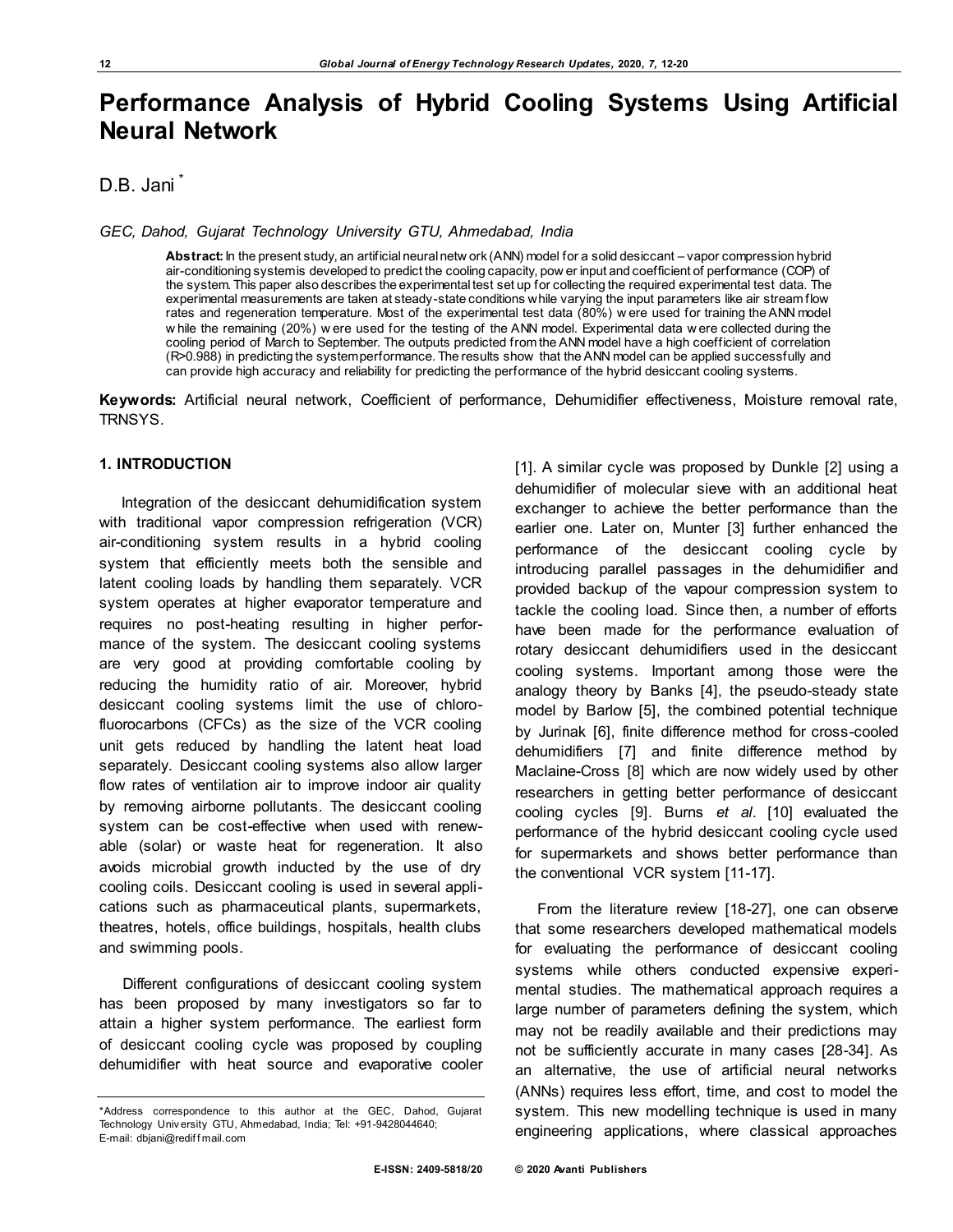are too complex to be used. So, ANNs allow the modelling of physical phenomena in complex systems without requiring explicit mathematical representations or without requiring exhaustive experiments. ANNs can predict the desired output of a system when enough experimental is data available.

## **2. SYSTEM DESCRIPTION**

A test room having dimensions  $3m \times 3m \times 3m$ , has been selected for the study. The sensible and the latent cooling loads are taken as 1.371 kW and 0.391 kW, respectively. Sensible heat ratio (SHR) has been obtained as 0.78. Flow rates of the process air stream and the regeneration air stream are measured as 322.7  $\text{m}^3\text{/hr}$  and 196.8  $\text{m}^3\text{/hr}$ , respectively. The comfort conditions are taken as 50% relative humidity and 26°C dry bulb temperature.

The schematic diagram and the photographic view of solid desiccant and vapor compression hybrid airconditioning system have been shown in Fig. **1**. The return room air at state 1 passes through the rotary desiccant dehumidifier. Its moisture is adsorbed significantly by the desiccant material and the heat of adsorption raises its temperature up to state 2. The hot and dry air is first sensibly cooled in an air-to-air heat exchanger (2-3) and then in the cooling coil of the VCR system up to state 4. In the regeneration airline, ambient air at state 6 enters the air-to-air sensible heat exchanger and cools the supply process air. Consequently, its temperature rises when exiting from the sensible heat exchanger at state 7. At this point, it



**Figure 1:** Schematic diagram of solid desiccant – VCR hybrid air-conditioning system.

is heated to reach temperature at the state point 8 which is high enough to regenerate the desiccant material. Moist air at the outlet of dehumidifier is exhausted to atmosphere at state 9.

The rotary desiccant dehumidifier used is 360 mm diameter and 100 mm width. The rotational speed of the dehumidifier is kept constant at 20 rph. Synthesized metal silicate is the desiccant material used in the desiccant wheel [35-37].

#### **3. MEASUREMENTS**

Experiments are carried out by simultaneous measurement of temperature, relative humidity, pressure drop and flow rate with the help of multifunctional temperature, humidity and velocity digital transmitters connected via Masibus- 85XX micro-controller based scanner with control panel, to control and operate the system. All the sensors are connected to a central computer via a data acquisition unit. The inaccuracies in measurement of temperature, relative humidity and flow rate are found + 0.3 K @ 296 K, + 2.0 %, + 3.0 % respectively. An energy meter is also used to measure the electrical power consumption of the system. The measurements were carried out once the temperature and humidity of the system attain steady-state condition. Measured data can be recorded continuously over the system running using Masibus data scanner. Experimental data were collected during the cooling period of March to September. Humidistat is fitted inside the test room to control the dehumidifier operation according to the room humidity [38-40]. Temperature controller is also fitted inside the test room to control the compressor operation through relay, so as to maintain the room temperature constant.

### **4. UNCERTAINTY ANALYSIS**

Accurate measurement of physical quantities is very difficult. Uncertainties in measuring any physical quantity are always present due to instrumental, physical and human inadequacies. Uncertainty analysis is the procedure employed to assess the uncertainty from measured variables with known values of uncertainties. An important parameter for the present experimental scheme is the system performance in terms of its COP. It has a measurement error because of the least count or the accuracies defined for each measuring device. For the calculation of uncertainty, the root of the sum square is used in this study and can be expressed as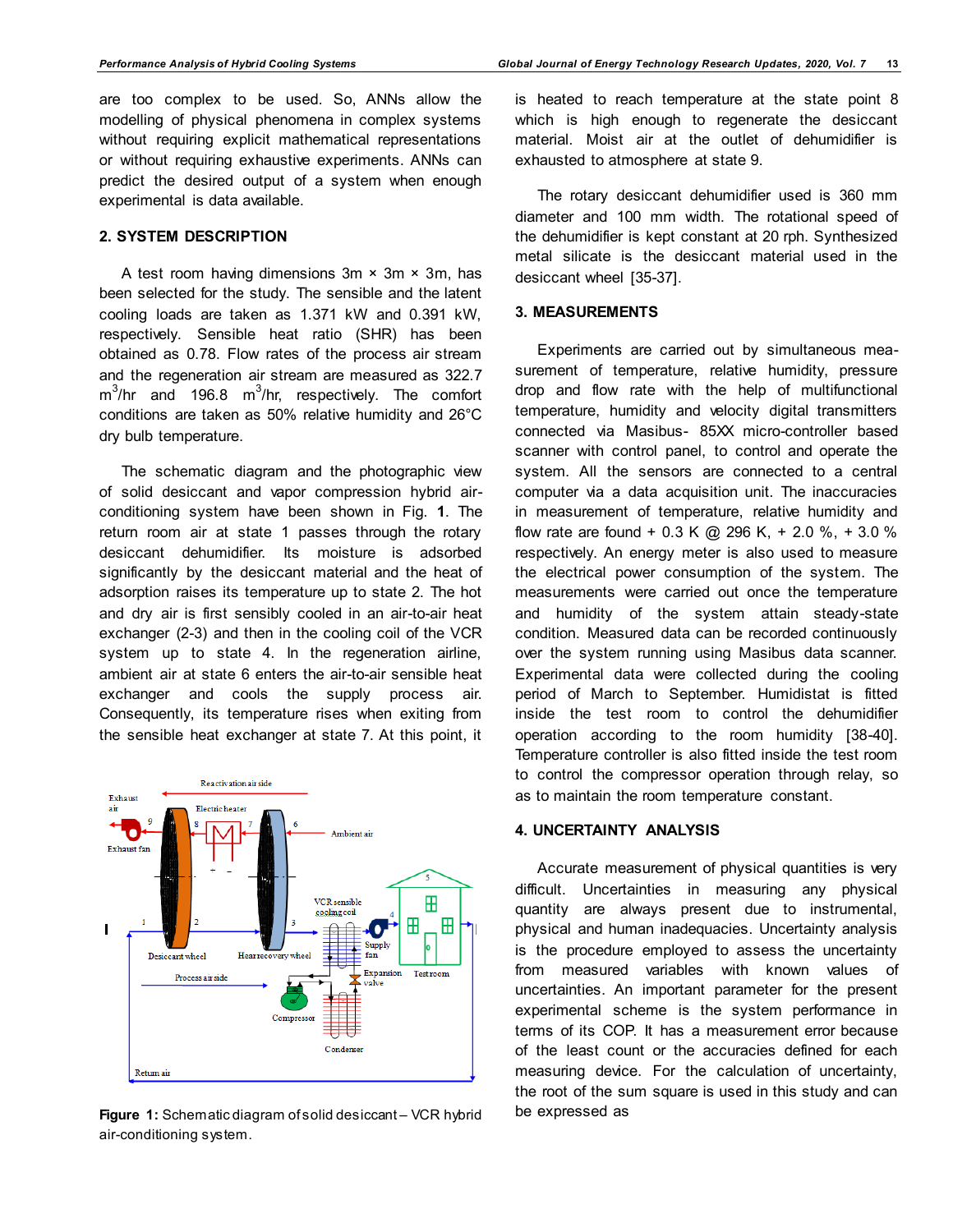$$
w_R = \left[ \left( \frac{\partial R}{\partial x_1} w_1 \right)^2 + \left( \frac{\partial R}{\partial x_2} w_2 \right)^2 + \dots + \left( \frac{\partial R}{\partial x_n} w_n \right)^2 \right]^{\frac{1}{2}}
$$
(1)

Where R is a given function of the independent variables x1,x2 .......,xn and w1,w2,....,wn are the uncertainties in the corresponding variables. The uncertainties for the deducted quantities such as dehumidifier effectiveness and humidity ratio are calculated as 10.8% and 9.7%, respectively. The total uncertainty associated with the coefficient of performance is found to be + 14.63%.

## **5. DATA REDUCTION**

The performance of a solid desiccant – vapor compression hybrid air-conditioning system is evaluated by calculating the cooling capacity, power input and coefficient of performance (COP).

The COP of the system based on electrical energy input is defined as the ratio of the cooling capacity to the total electrical energy input  $(E_t)$  to the system. It is given [41-42] by

$$
COP = \frac{Q_{CC}}{E_t}
$$
 (2)

where, Qcc is the cooling capacity and it is defined [43- 44] as

$$
Q_{cc} = \dot{m}_{pa} \left( h_1 - h_4 \right) \tag{3}
$$

where  $\dot{m}_{pa}$  is the mass flow rate of process air at the dehumidifier inlet. While in eq. (1) Etotal represents total electrical power used to drive the system. Hence, Etotal is calculated [45-51] as

$$
E_t = E_c + E_f + E_o + E_h \tag{4}
$$

where  $\mathsf{E}_{\mathsf{c}}$  and  $\mathsf{E}_{\mathsf{f}}$  represent the electrical power used to drive the VCR compressor and fans. Fans are employed to force circulate the regeneration air as well as process air streams and also for the conventional VCR unit.  $E_0$  shows the electrical energy consumption of other equipments that are the desiccant wheel motor and heat wheel motor.  $E_h$  is electrical power consumption for the regeneration heater used in the dehumidifier.  ${\sf E}_{\sf t}$  is measured by using an energy meter.

## **6. ANN MODEL**

A neural network model consists of a large number of processing elements called neurons. They are

interconnected by communication links called weights. A simplified ANN model has an input layer, an output layer, and at least one hidden layer. The selection of layers is determined by the form of the network and the method of input data required. A simplified neural network model (Fig. **2**) consists of three basic elements; synapses or connecting link, summing node with a squashing function and an externally applied bias to increase or decrease the net input of the activation function.



**Figure 2:** Structure of an Artificial Neural Network.

The network performance is determined by the weights and biases value in every single neuron. The network needs to be trained to give the desired output using input data sets. The outputs from the ANN model are compared with the actual (experimental) output. There may be a difference between the network's output and the target output. The weights are adjusted such that the error function minimizes the differences between actual experimental outputs and model outputs. This process is continued until the error function comes under the desired tolerance limit. This repetitive process of training and correction of the weights, is known as back propagation algorithm. While training the ANN model, the weights and bias which minimize the error between the measured output and the ANN network output are obtained as [52-54] follows

Y = F (S) = F 
$$
\left[ \sum_{K=1}^{N} X_K w_K + b \right]
$$
 (5)

The working of an artificial neural network model is described as follows. The experimental results are the input parameters to the model. Neural network understands the underlying correlations in the entered input data and stores them as inter-neuron connection strengths or corrected weights. The number of neurons, number of iterations and the desired accuracy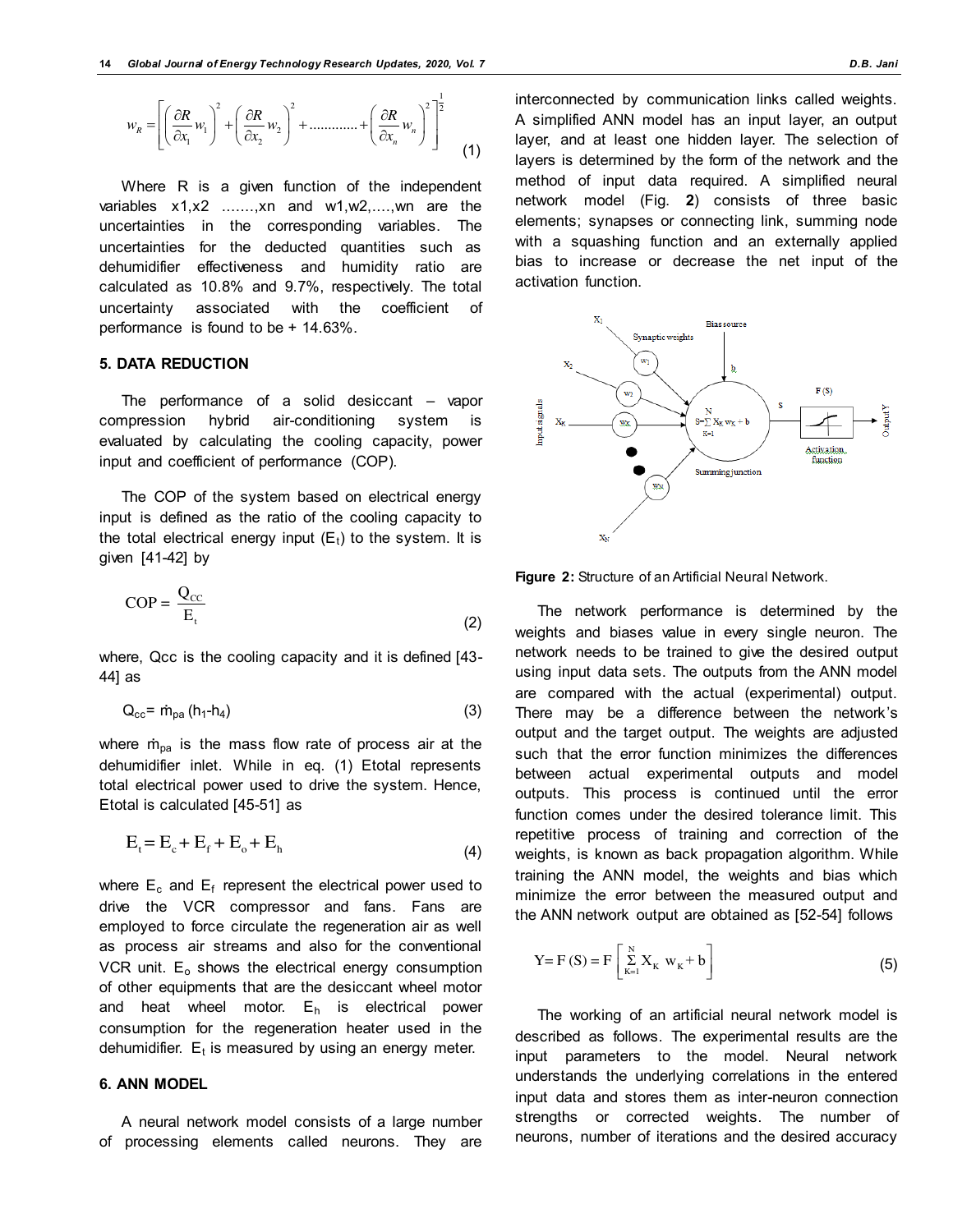are gathered and the training sets and the target sets are developed. The network needs to be trained using training data set consisting of a group of input data and corresponding output data. Training involves the revision of synaptic weights. The network reads and processes each set of input data and produces an output, which is compared with the actual experimental output. Based on the difference between the network output and the target output, the model parameters are adjusted so that the network would exhibit the desired or targeted results. The network performance was largely determined by the weights and bias values in every single neuron. In the present ANN model, cooling capacity, power input and coefficient of performance (COP) are fixed as the output parameters, which are important in performing studies of the solid desiccant – vapor compression hybrid air-conditioning system.

## **7. RESULTS AND DISCUSSION**

The ANN model was trained using back propagation technique with TRAINLM, LEARNGDM, MSE and TANSIG as training, learning, performance and transfer functions respectively. Twelve parameters namely flow rates of process and regeneration air streams, temperature and relative humidity of ambient, process air dehumidifier inlet, supply room air, regeneration air before and after the heater was employed at the input layer while three parameters; cooling capacity, power input and coefficient of performance (COP) were employed at the output layer. The cooling capacity, power input and coefficient of performance (COP) are the important parameters in studying the performance of solid desiccant – vapor compression air-conditioning system. The range of the operating parameters used for generating the data during experimentation is shown in Table **1**.

The artificial neural network (ANN) model has been trained to estimate the model outputs like dehumidifier effectiveness, MRR and system performance in terms of COP. Fig. (**3**) shows the performance graph of the training process. The performance graph describes the plot of mean square error (MSE) against the number of epochs (a run through all training input-output sets) or iterations. As the number of iterations increases, the mean squared error for the training plot reduces.

The neural network training process was terminated when the maximum number of epochs was reached or when the minimum MSE of the validating sets was attained. The experimental results were used to train the feed-forward neural network. The best performance obtained by training in terms of the MSE with 12-12-3-3 network structure is 0.015708 at epoch 53 as shown in Fig. (**4**).

|      |  | Table 1: Operating Parameters Used for Generating the |
|------|--|-------------------------------------------------------|
| Data |  |                                                       |

| Sr.<br>NO.     | <b>Operating Parameter</b>                                  | <b>Operating Range</b> |
|----------------|-------------------------------------------------------------|------------------------|
| 1              | Process air dehumidifier inlet<br>temperature (°C)          | $24.1 - 28.5$          |
| $\overline{2}$ | Process air dehumidifier inlet relative<br>humidity (%)     | $44.1 - 57.1$          |
| 3              | Room supply air temperature $(^{\circ}C)$                   | $7.5 - 11.2$           |
| 4              | Room supply air relative humidity (%)                       | $76.2 - 94.6$          |
| 5              | Regeneration air heater inlet<br>temperature $(^{\circ}C)$  | $35.1 - 41.5$          |
| 6              | Regeneration air heater inlet relative<br>humidity (%)      | $27.8 - 49.4$          |
| $\overline{7}$ | Regeneration air heater outlet<br>temperature $(^{\circ}C)$ | $98.6 - 141.0$         |
| 8              | Regeneration air heater outlet<br>relative humidity (%)     | $1 - 3$                |
| 9              | Ambient air temperature (°C)                                | $26.1 - 33.2$          |
| 10             | Ambient air relative humidity (%)                           | $59.1 - 86.3$          |
| 11             | Process air flow rate (kg/hr)                               | $32.12 - 474.14$       |
| 12             | Regeneration air flow rate (kg/hr)                          | 165.67 - 204.40        |



#### **Figure 3:** Performance plot.

The training state of the system showing the gradient, mutation and validation check graphs for ANN are shown in Fig. (**4**). The magnitude of the gradient and the number of validation checks are used to terminate the training. The gradient becomes very small as the training reaches the minimum of the performance. If the magnitude of the gradient is less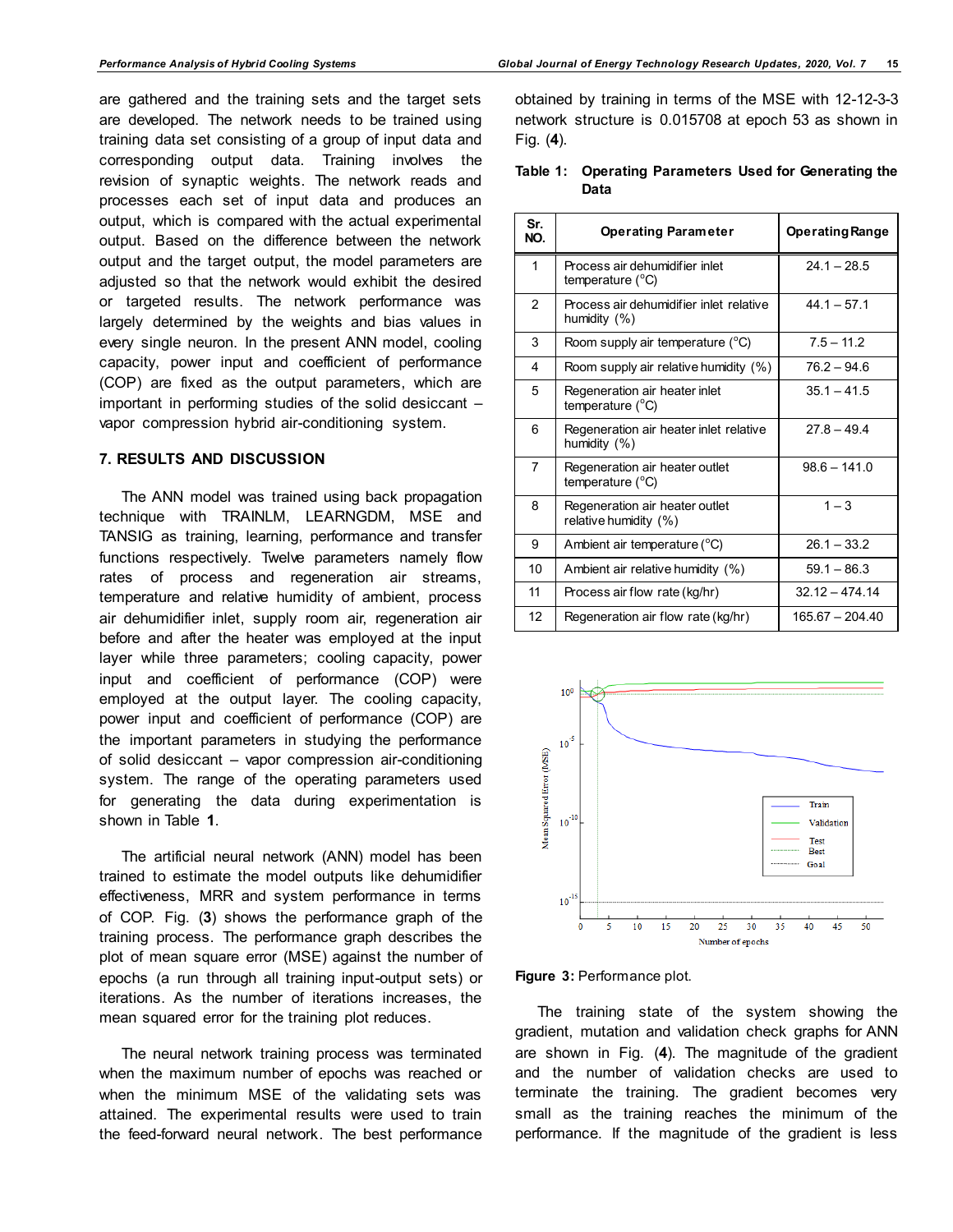than 0.000001, the training will stop. This limit can be adjusted by setting the parameter. The number of validation checks represents the number of successive iterations that the validation performance fails to decrease. If this number reaches 53 (in the present case), the training will stop. Plot (b) shows the learning rate (mutation) against increasing numbers of iterations. This plot shows that the network error reduces as training progresses.



**Figure 4:** Training state plots for (a) gradient (b) mutation (c) validation checks.

The regression plot between the predicted values from ANN and the experimental results is shown in Fig. (**5**). It depicts the correlation between output and target data. This plot also shows up to what extent the network is learned from the complex relationships of data. It is found that experimentally measured values show an excellent match with different outputs of the ANN model. Amongst the different trials, the correlation coefficient R of training results approaches to 1.0 and the corresponding results have the least MSE when the numbers of nodes in hidden layer are 12. The results show that R for training, validation, test, and for the combined set are 0.99934, 0.99822, 0.99829 and 0.99889, respectively. Thus, the predicted values are found in excellent agreement with the experimental values. The selected ANN model demonstrates a good statistical performance with the standard correlation coefficient in the range of 0.998–0.999, and the mean square error (MSE) for the training and predictions are found to be very low compared to the experimental results.

The effect of ambient air temperature and humidity ratio on the performance of the dehumidifier has been



**Figure 5:** The regression plot between ANN predictions and the experimental results for (a) Training, (b) Validation, (c) Test, and (d) Combined set.

observed. Figs. (**6** and **7**) illustrate the influence of ambient air temperature on dehumidifier effectiveness and moisture removal rate (MRR), respectively. Both effectiveness as well as moisture removal rate tends to decrease as ambient temperature increases. This is because as the ambient air temperature increases, the inlet temperature of process air also increases which in turn decreases the partial vapor pressure of process air at the inlet. Due to this, the vapor pressure difference between the air and the desiccant along the channel gets reduced. Since the moisture attraction by the desiccant material from process air is based on the difference in vapor pressure between the desiccant material surface in the channel and moist air flowing through it, the moisture removal rate and ultimately the effectiveness of the dehumidifier get reduced. Since the adsorption process inside the dehumidifier is exothermic hence it is favoured by low temperatures of process moist air. Results also show good agreement between outputs predicted by the ANN model and that by experiments for the dehumidifier effectiveness and moisture removal rate of dehumidifier. We got better agreement by using TRNSYS simulated dehumidifier process air outlet humidity ratio of ANN model instead of using directly predicted ANN results for dehumidifier effectiveness and MRR due to the inaccuracies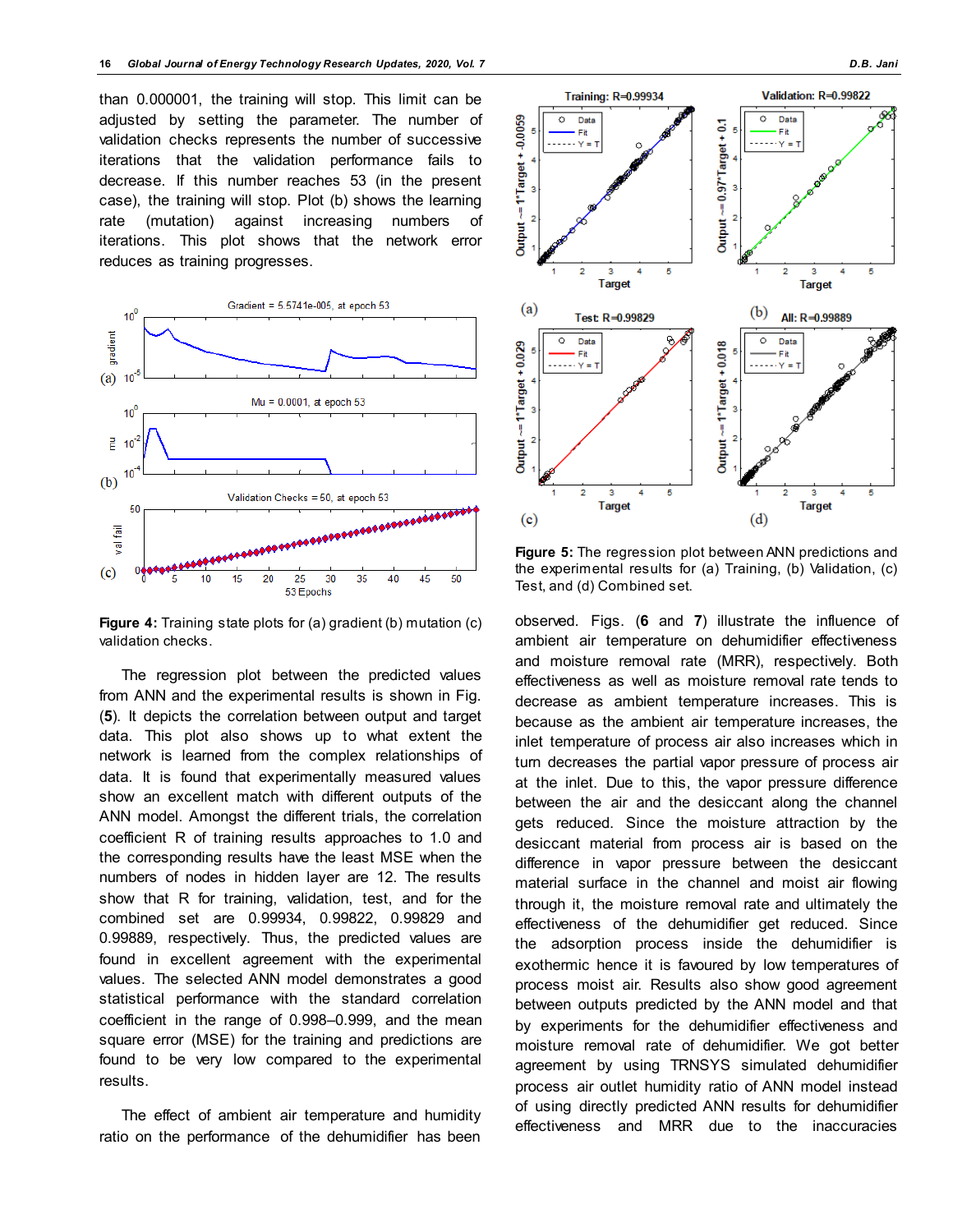involved in the ANN model because of selection of hidden layer, learning rate, momentum, etc.



**Figure 6:** Influence of ambient air temperature on dehumidifier effectiveness.



**Figure 7:** Influence of ambient air temperature on moisture removal rate.

Comparisons between the results predicted by the artificial neural network model and the experimental findings for validation purposes are shown in Table **2** for the coefficient of performance (COP), respectively. It can be seen that the maximum difference between the results predicted by the ANN model and that by the experimental measurements for the COP are 13.40%, respectively, which can be considered as reasonably accurate. Further, it is worth mentioning that the accuracy of the artificial neural network model greatly relies on network structure, amount of training and testing data, and selection of learning as well as performance function.

### **CONCLUSION**

An artificial neural network (ANN) model 12-12-3-3 (neurons in input-hidden-output layers) has been

developed to predict the performance of a solid desiccant – vapor compression hybrid air-conditioning system. Cooling capacity, power input and coefficient of performance (COP) are considered as output performance parameters. Experimental runs have also been performed and the results are compared with the ANN predictions. The ANN model demonstrates a good statistical performance through correlation coefficient (R) and mean square error (MSE) assessing the performance. Based on experimental and ANN results, the following conclusions were drawn:

- The maximum percentage difference between the ANN predictions and the experimental values for the coefficient of performance (COP) were found to be 13.40%, respectively.
- The results indicate that the accuracy of the ANN model is satisfactory and coincides with the experimental data.
- The ANN model can be efficiently used to predict the performance of a hybrid desiccant cooling system in terms of coefficient of performance (COP).
- The accuracy of prediction greatly depends on the type of model containing a particular combination of layers and nodes as well as on the database for training. The accuracy can further be improved by expanding the experimental database for network training.

| <b>ANN</b> | <b>Experimental</b> | (%) Difference |
|------------|---------------------|----------------|
| 1.65       | 1.43                | 13.40          |
| 1.61       | 1.65                | $-1.85$        |
| 1.22       | 1.24                | $-1.10$        |
| 1.21       | 1.20                | 0.29           |
| 1.34       | 1.38                | $-2.52$        |
| 1.89       | 2.06                | $-8.68$        |
| 0.98       | 0.96                | 1.97           |
| 1.11       | 1.07                | 4.08           |
| 0.73       | 0.77                | $-5.37$        |
| 0.91       | 0.94                | $-2.86$        |

**Table 2: Comparison of ANN Testing Results with the Experimental Data for the Coefficient of Performance** 

The accuracy of the artificial neural network (ANN) model greatly relies on the network structure, amount of training and testing data, the training and testing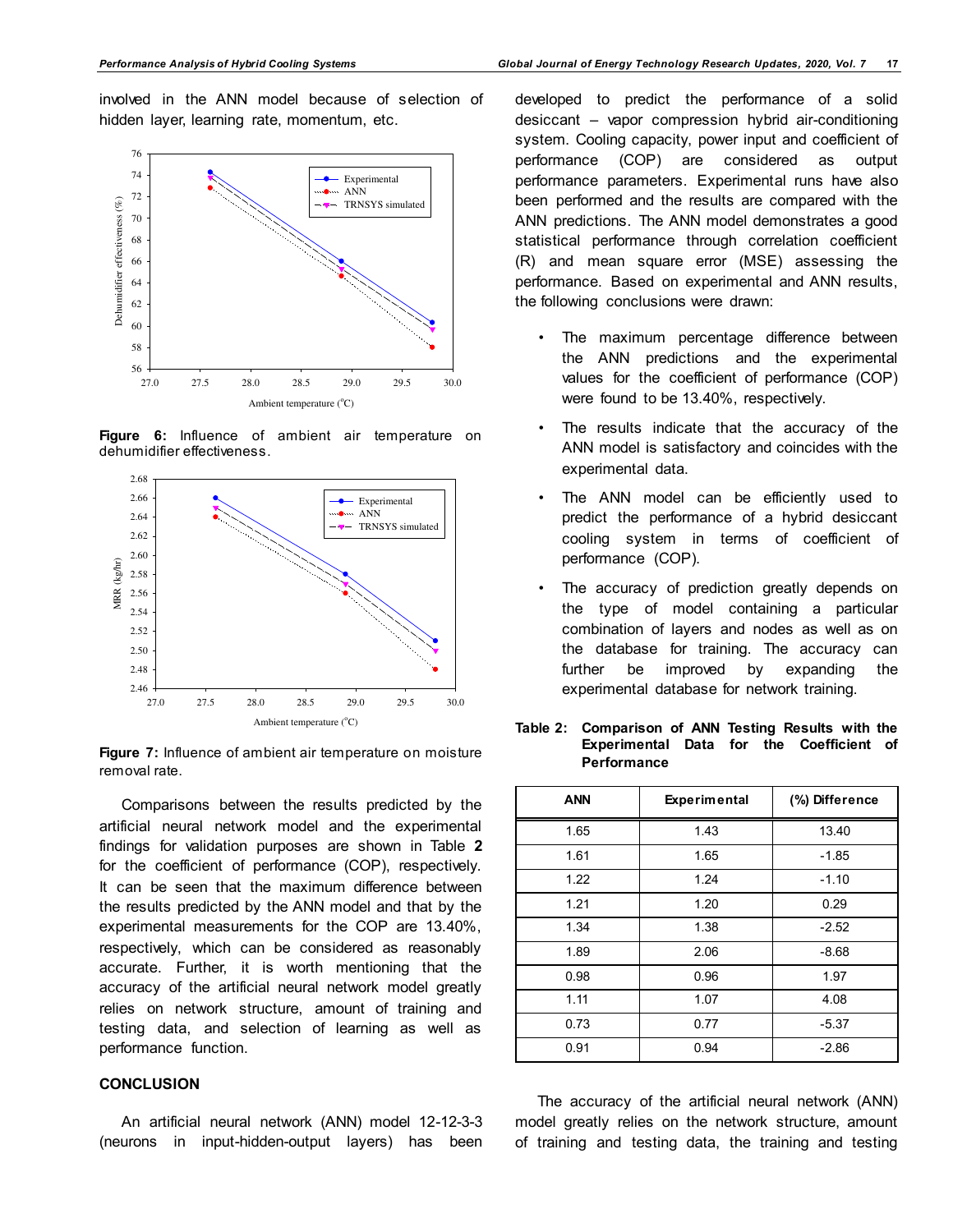characteristics, and on the selection of learning as well as performance function. Moreover, the variations in the dimensionality of the data set and the network architecture, specifically the number of hidden units and layers have a significant effect on the accuracy of the ANN model. The accuracy of the model for better prediction can further be improved by expanding the experimental database for training i.e. the size of the training data set, discriminating variables and by using the proper nature of the training and testing sets as well as network parameters. It can also be done by using swarm intelligent techniques to update the weights, noise reduction in the target data, stable data by use of cross-validation techniques, etc. The artificial neural network architecture is found to have slightly higher accuracies by using the larger and more complex networks.

#### **NOMENCLATURES**

| a                 | Ξ   | actual output (experimental output) |
|-------------------|-----|-------------------------------------|
| b                 | Ξ   | bias                                |
| Ε                 | =   | energy consumption (kW)             |
| h                 | Ξ   | enthalpy (kJ/kg)                    |
| m                 | =   | mass flow rate (kg/hr)              |
| <b>MRR</b>        | Ξ   | moisture removal rate (kg/hr)       |
| p                 | Ξ   | predicted output (network output)   |
| R                 | =   | correlation coefficient             |
| <b>RH</b>         | =   | relative humidity (%)               |
| <b>RPH</b>        | =   | revolutions per hour                |
| т                 | =   | temperature (°C)                    |
| <b>TRNSYS</b>     | $=$ | transient system simulation         |
| W                 | =   | synaptic weights                    |
| Χ                 | =   | input signal                        |
| Υ                 | =   | output                              |
| <b>Subscripts</b> |     |                                     |
| с                 | =   | compressor                          |
| f                 | =   | fan                                 |
| i                 | Ξ   | inlet                               |
| о                 | Ξ   | others                              |
| рa                | =   | process air                         |
|                   |     |                                     |

ra = regeneration air

reg = regeneration

 $t = \text{total}$ 

1,2, etc.  $=$  reference state points

#### **REFERENCES**

- [1] Pennington NA. Humidity changer for air conditioning. USA Patent No. 2, 700, 537, 1955.
- [2] Dunkle RV. A method of solar air conditioning. Mech Chem Eng Trans Inst Eng 1965: 73: 73-78.
- [3] Munters CG. Inorganic, fibrous, gas-conditioning packing for heat and moisture transfer. U. S. Patent 3, 377, 225, 1968.
- [4] Banks PJ. Coupled equilibrium heat and single adsorbate transfer in fluid flow through porous media - I, characteristic potentials and specific capacity ratios. Chem Eng Sci 1972; 27: 1143-55. [https: //doi.org/10.1016/0009-2509\(72\)80025-3](https://doi.org/10.1016/0009-2509(72)80025-3)
- [5] Barlow R. Analysis of the adsorption process and desiccant cooling systems: a pseudo-steady-state model for coupled heat and mass transfer. Technical Report No. SERI/TR-631- 1330, Solar Energy Research Institute, Golden, CO, 1982. [https: //doi.org/10.2172/6550639](https://doi.org/10.2172/6550639)
- [6] Jurinak JJ. Open cycle solid desiccant cooling-component models and system simulation. PhD Thesis, University of Wisconsin, Madison, 1982.
- [7] Worek WM, Lavan Z. Performance of a cross-cooled desiccant dehumidifier prototype. J Solar Energy Eng1982; 104: 187-96. [https: //doi.org/10.1115/1.3266301](https://doi.org/10.1115/1.3266301)
- [8] Maclaine-Cross IL. Proposal for a desiccant air conditioning system. ASHRAE Trans 1988; 94: 1997-09.
- [9] Davanagere BS, Sherif SA, Gosw ami DY. A feasibility study of solar desiccant air conditioning system- Part I: Psychrometrics and analysis of the conditioned zone. Int J of Energy Res 1999; 23: 7-21. https://doi.org/10.1002/(SICI)1099-114X(199901)23: 1<7: : [AID-ER439>3.0.CO; 2-U](https://doi.org/10.1002/(SICI)1099-114X(199901)23:1%3C7::AID-ER439%3E3.0.CO;2-U)
- [10] Burns PR, Mitchell RB, Bechman WA. Hybrid desiccant cooling systems in supermarket applications. ASHRAE Trans 1985; 91: 457-68.
- [11] Jani DB, Mishra M, Sahoo PK. Solid desiccant air conditioning-A state of the art review. Renew able and Sustainable Energy Review s. 2016 Jul 1; 60: 1451-69. [https: //doi.org/10.1016/j.rser.2016.03.031](https://doi.org/10.1016/j.rser.2016.03.031)
- [12] Buker MS, Riffat SB. Recent developments in solar assisted liquid desiccant evaporative cooling technology-A review. Energy and Buildings. 2015 Jun 1; 96: 95-108. [https: //doi.org/10.1016/j.enbuild.2015.03.020](https://doi.org/10.1016/j.enbuild.2015.03.020)
- [13] La D, Dai YJ, Li Y, Wang RZ, Ge TS. Technical development of rotary desiccant dehumidification and air conditioning: A review. Renew able and Sustainable Energy Review s. 2010 Jan 1; 14(1): 130-47. [https: //doi.org/10.1016/j.rser.2009.07.016](https://doi.org/10.1016/j.rser.2009.07.016)
- [14] Norazam AS, Kamar HM, Kamsah N, Alhamid MI. Simulation of adsorption process in a rotary solid desiccant w heel. InAIP Conference Proceedings 2019 Jan 25 (Vol. 2062, No. 1, p. 020012). AIP Publishing LLC. https://doi.org/10.1063/1.508
- [15] Rafique MM, Gandhidasan P, Bahaidarah HM. Liquid desiccant materials and dehumidifiers-A review. Renew able and Sustainable Energy Review s. 2016 Apr 1; 56: 179-95. [https: //doi.org/10.1016/j.rser.2015.11.061](https://doi.org/10.1016/j.rser.2015.11.061)
- [16] Sultan M, El-Sharkaw y II, Miyazaki T, Saha BB, Koyama S. An overview of solid desiccant dehumidification and air conditioning systems. Renew able and Sustainable Energy Review s. 2015 Jun 1; 46: 16-29. [https: //doi.org/10.1016/j.rser.2015.02.038](https://doi.org/10.1016/j.rser.2015.02.038)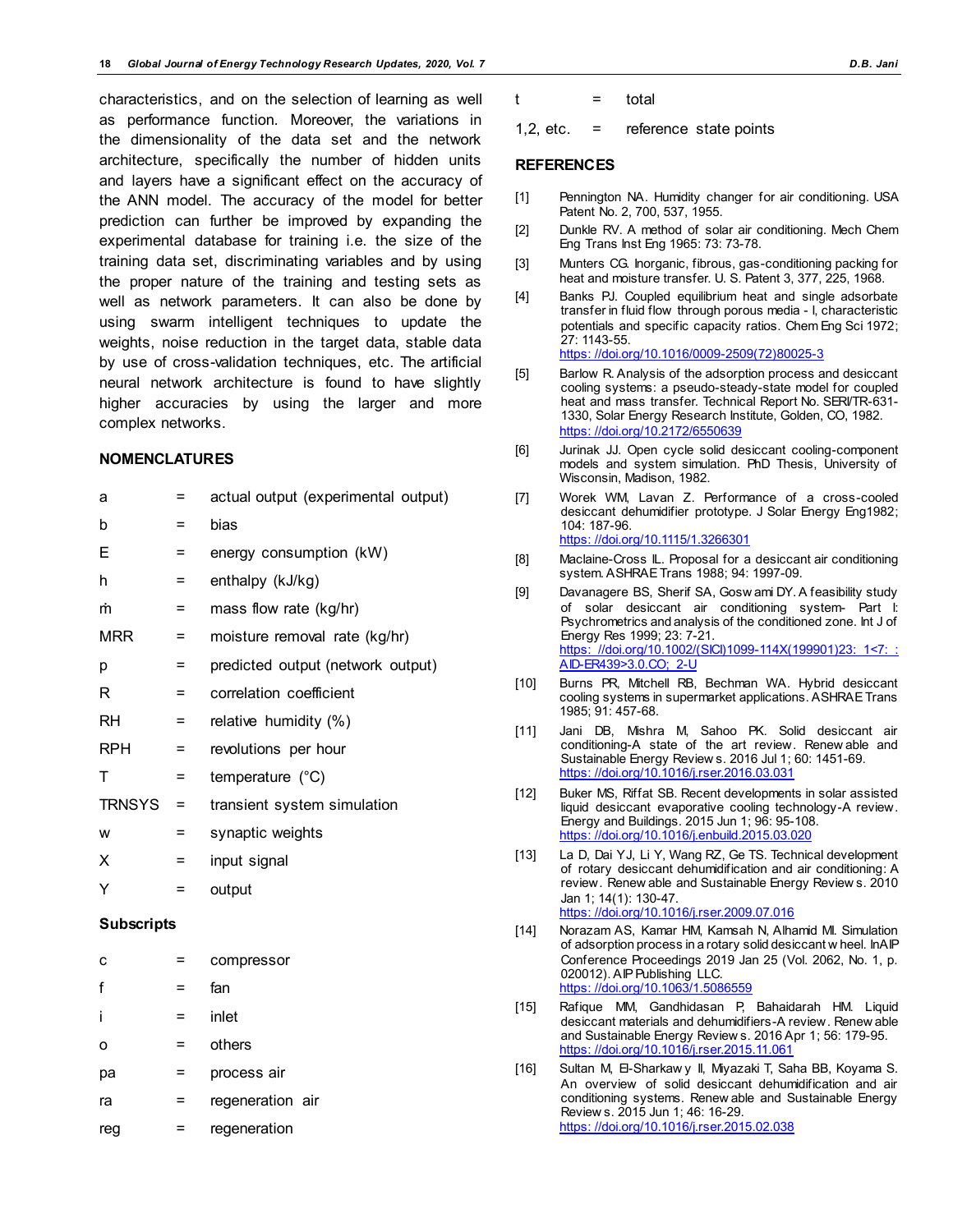- [17] Kalogirou SA. Applications of artificial neural-netw orks for energy systems. Applied energy. 2000 Sep 1; 67(1-2): 17-35. [https: //doi.org/10.1016/S0306-2619\(00\)00005-2](https://doi.org/10.1016/S0306-2619(00)00005-2)
- [18] Jani DB, Mishra M, Sahoo PK. Application of artificial neural netw ork for predicting performance of solid desiccant cooling systems-A review. Renew able and Sustainable Energy Review s. 2017 Dec 1; 80: 352-66. [https: //doi.org/10.1016/j.rser.2017.05.169](https://doi.org/10.1016/j.rser.2017.05.169)
- [19] Kalogirou SA. Artificial neural netw orks in renew able energy systems applications: a review. Renew able and sustainable energy review s. 2001 Dec 1; 5(4): 373-401. [https: //doi.org/10.1016/S1364-0321\(01\)00006-5](https://doi.org/10.1016/S1364-0321(01)00006-5)
- [20] Diaz G, Sen M, Yang KT, McClain RL. Simulation of heat exchanger performance by artificial neural netw orks. Hvac&R Research. 1999 Jul 1; 5(3): 195-208. [https: //doi.org/10.1080/10789669.1999.10391233](https://doi.org/10.1080/10789669.1999.10391233)
- [21] Heimel M, Lang W, Almbauer R. Performance predictions using Artificial Neural Netw ork for isobutane flow in nonadiabatic capillary tubes. International journal of refrigeration. 2014 Feb 1; 38: 281-9. [https: //doi.org/10.1016/j.ijrefrig.2013.08.018](https://doi.org/10.1016/j.ijrefrig.2013.08.018)
- [22] Kumlutaş D, Karadeniz ZH, Avcı H, Özşen M. Investigation of design parameters of a domestic refrigerator by artificial neural netw orks and numerical simulations. International journal of refrigeration. 2012 Sep 1; 35(6): 1678-89. [https: //doi.org/10.1016/j.ijrefrig.2012.02.011](https://doi.org/10.1016/j.ijrefrig.2012.02.011)
- [23] Jani DB, Mishra M, Sahoo PK. Performance studies of hybrid solid desiccant-vapor compression air-conditioning system for hot and humid climates. Energy and Buildings. 2015 Sep 1; 102: 284-92. [https: //doi.org/10.1016/j.enbuild.2015.05.055](https://doi.org/10.1016/j.enbuild.2015.05.055)
- [24] Akbari S, Simonson CJ, Besant RW. Application of neural netw orks to predict the transient performance of a runaround membrane energy exchanger for yearly non-stop operation. International journal of heat and mass transfer. 2012 Oct 1; 55(21-22): 5403-16. [https: //doi.org/10.1016/j.ijheatmasstransfer.2012.04.033](https://doi.org/10.1016/j.ijheatmasstransfer.2012.04.033)
- [25] Jani DB, Mishra M, Sahoo PK. Performance analysis of hybrid solid desiccant-vapor compression air conditioning system in hot and humid w eather of India. Building Services Engineering Research and Technology. 2016 Sep; 37(5): 523-38. [https: //doi.org/10.1177/0143624416633605](https://doi.org/10.1177/0143624416633605)
- [26] Simonson CJ, Besant RW, Schoenau GJ, Gupta MM, Gokaraju R. Application of neural netw orks to predict the performance of a run-around membrane energy exchanger<br>(RAMEE) (Doctoral dissertation, University of dissertation, University Saskatchew an).
- [27] Jani DB, Mishra M, Sahoo PK. Experimental investigation on solid desiccant-vapor compression hybrid air-conditioning system in hot and humid w eather. Applied Thermal Engineering. 2016 Jul 5; 104: 556-64. [https: //doi.org/10.1016/j.applthermaleng.2016.05.104](https://doi.org/10.1016/j.applthermaleng.2016.05.104)
- [28] Tan CK, Ward J, Wilcox SJ, Payne R. Artificial neural netw ork modelling of the thermal performance of a compact heat exchanger. Applied Thermal Engineering. 2009 Dec 1; 29(17-18): 3609-17. [https: //doi.org/10.1016/j.applthermaleng.2009.06.017](https://doi.org/10.1016/j.applthermaleng.2009.06.017)
- [29] Jani DB, Mishra M, Sahoo PK. Performance prediction of rotary solid desiccant dehumidifier in hybrid air-conditioning system using artificial neural netw ork. Applied Thermal Engineering. 2016 Apr 5; 98: 1091-103. [https: //doi.org/10.1016/j.applthermaleng.2015.12.112](https://doi.org/10.1016/j.applthermaleng.2015.12.112)
- [30] Ermis K. ANN modeling of compact heat exchangers. International Journal of Energy Research. 2008 May; 32(6): 581-94. [https: //doi.org/10.1002/er.1380](https://doi.org/10.1002/er.1380)
- [31] Jani DB, Mishra M, Sahoo PK. A critical review on application of solar energy as renew able regeneration heat source in

solid desiccant-vapor compression hybrid cooling system. Journal of Building Engineering. 2018 Jul 1; 18: 107-24. [https: //doi.org/10.1016/j.jobe.2018.03.012](https://doi.org/10.1016/j.jobe.2018.03.012)

[32] Peng H, Ling X. Optimal design approach for the plate-fin heat exchangers using neural netw orks cooperated w ith genetic algorithms. Applied Thermal Engineering. 2008 Apr 1; 28(5-6): 642-50.

[https: //doi.org/10.1016/j.applthermaleng.2007.03.032](https://doi.org/10.1016/j.applthermaleng.2007.03.032)

- [33] Jani DB, Mishra M, Sahoo PK. Performance analysis of a solid desiccant assisted hybrid space cooling system using TRNSYS. Journal of Building Engineering. 2018 Sep 1; 19: 26-35. [https: //doi.org/10.1016/j.jobe.2018.04.016](https://doi.org/10.1016/j.jobe.2018.04.016)
- [34] Peng H, Ling X. Neural netw orks analysis of thermal characteristics on plate-fin heat exchangers w ith limited experimental data. Applied Thermal Engineering. 2009 Aug 1; 29(11-12): 2251-6. [https: //doi.org/10.1016/j.applthermaleng.2008.11.011](https://doi.org/10.1016/j.applthermaleng.2008.11.011)
- [35] Jani DB, Mishra M, Sahoo PK. A critical review on solid desiccant-based hybrid cooling systems. International Journal of Air-conditioning and Refrigeration. 2017 Sep 7; 25(03): 1730002.

[https: //doi.org/10.1142/S2010132517300026](https://doi.org/10.1142/S2010132517300026)

- [36] Pacheco-Vega A, Di' az G, Sen M, Yang KT, McClain RL. Heat rate predictions in humid air-w ater heat exchangers using correlations and neural netw orks. J. Heat Transfer. 2001 Apr 1; 123(2): 348-54. [https: //doi.org/10.1115/1.1351167](https://doi.org/10.1115/1.1351167)
- [37] Jani DB, Mishra M, Sahoo PK. Investigations on effect of operational conditions on performance of solid desiccant based hybrid cooling system in hot and humid climate. Thermal Science and Engineering Progress. 2018 Sep 1; 7: 76-86.

[https: //doi.org/10.1016/j.tsep.2018.05.005](https://doi.org/10.1016/j.tsep.2018.05.005)

- [38] Pacheco-Vega A, Sen M, Yang KT, McClain RL. Neural netw ork analysis of fin-tube refrigerating heat exchanger with limited experimental data. International Journal of Heat and Mass Transfer. 2001 Feb 1; 44(4): 763-70. [https: //doi.org/10.1016/S0017-9310\(00\)00139-3](https://doi.org/10.1016/S0017-9310(00)00139-3)
- [39] Jani DB, Mishra M, Sahoo PK. Exergy analysis of solid desiccant-vapour compression hybrid air conditioning system. International Journal of Exergy. 2016; 20(4): 517-35. [https: //doi.org/10.1504/IJEX.2016.078106](https://doi.org/10.1504/IJEX.2016.078106)
- [40] Ding GL, Zhang CL, Zhan T. An approximate integral model w ith an artificial neural netw ork for heat exchangers. Heat Transfer-Asian Research: Co‐sponsored by the Society of Chemical Engineers of Japan and the Heat Transfer Division of ASME. 2004 May; 33(3): 153-60. [https: //doi.org/10.1002/htj.20006](https://doi.org/10.1002/htj.20006)
- [41] Dadi MJ, Jani DB. Solar Energy as a Regeneration Heat Source in Hybrid Solid Desiccant-Vapor Compression Cooling System-A Review. Journal of Emerging Technologies and Innovative Research. 2019; 6(5): 421-5.
- [42] Wu ZG, Zhang JZ, Tao YB, He YL, Tao WQ. Application of artificial neural netw ork method for performance prediction of a gas cooler in a CO2 heat pump. International journal of heat and mass transfer. 2008 Oct 1; 51(21-22): 5459-64. [https: //doi.org/10.1016/j.ijheatmasstransfer.2008.03.009](https://doi.org/10.1016/j.ijheatmasstransfer.2008.03.009)
- [43] Vyas V, Jani DB. An overview on application of solar thermal pow er generation. International Journal of Engineering Research and Allied Sciences. 2016; 1: 1-5.
- [44] Xie GN, Wang QW, Zeng M, Luo LQ. Heat transfer analysis for shell-and-tube heat exchangers with experimental data by artificial neural netw orks approach. Applied Thermal Engineering. 2007 Apr 1; 27(5-6): 1096-104. [https: //doi.org/10.1016/j.applthermaleng.2006.07.036](https://doi.org/10.1016/j.applthermaleng.2006.07.036)
- [45] Jani DB, Bhabhor K, Dadi M, Doshi S, Jotaniya PV, Ravat H, Bhatt K. A review on use of TRNSYS as simulation tool in